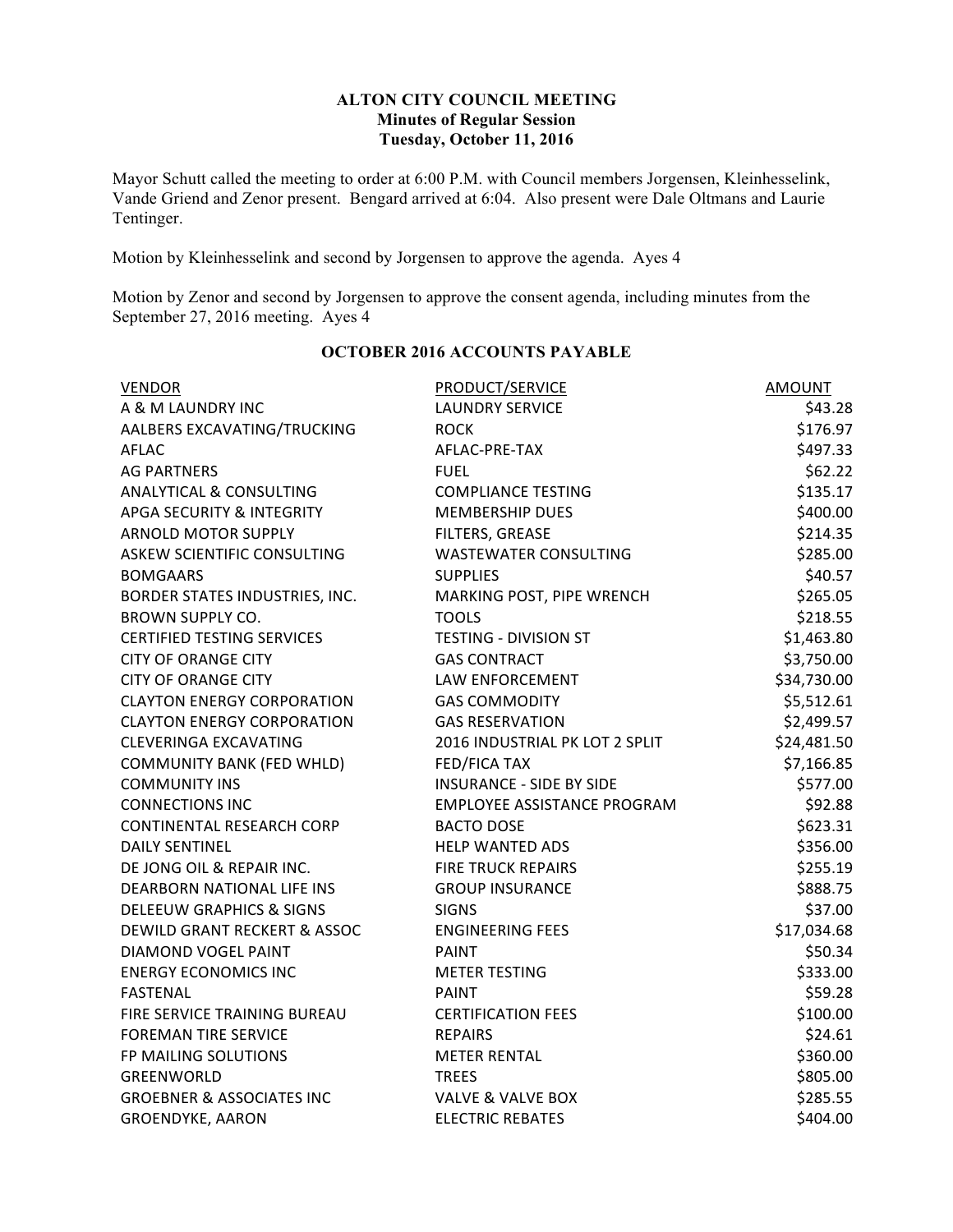| <b>GROENDYKE, AARON</b>               | SEPTIC REIMBURSEMENT              | \$3,250.00  |
|---------------------------------------|-----------------------------------|-------------|
| <b>HENTGES PLUMBING</b>               | <b>REPAIRS</b>                    | \$240.20    |
| <b>HYDRO KLEAN</b>                    | <b>SEWER LINING</b>               | \$37,117.00 |
| <b>ICON AG &amp; TURF</b>             | <b>BELT</b>                       | \$114.22    |
| <b>IOWA CENTRAL COMMUNITY COLLEGE</b> | <b>WATER TREATMENT COURSE</b>     | \$625.00    |
| <b>IOWA INFORMATION</b>               | PUBLICATIONS, HELP WANTED ADS     | \$574.18    |
| <b>IOWA STATE TREASURER</b>           | <b>STATE TAX</b>                  | \$1,253.00  |
| <b>IOWA STATE UNIVERSITY</b>          | <b>COURSE REGISTRATIONS</b>       | \$250.00    |
| <b>IPERS COLLECTIONS</b>              | <b>IPERS</b>                      | \$4,434.87  |
| <b>KORVER LAWN CARE</b>               | LAWN NUISANCE & DRAINAGE DITCH    | \$420.00    |
| KRIZ-DAVIS CO.                        | <b>GROUND ROD</b>                 | \$92.30     |
| MIDAMERICAN                           | <b>STREET LIGHTS</b>              | \$173.63    |
| <b>MIDWEST FIRE &amp; REPAIR</b>      | <b>PUMP TRUCK REPAIRS</b>         | \$1,172.33  |
| MIKES WELDING & REPAIR                | <b>ELECTRIC REBATE</b>            | \$855.00    |
| MIKES WELDING & REPAIR                | <b>SUPPLIES</b>                   | \$84.40     |
| MISSOURI RIVER ENERGY SERVICES        | SUBSTATION TRANSFORMER TESTING    | \$148.50    |
| MISSOURI RIVER ENERGY SERVICES        | <b>ELECTRIC</b>                   | \$32,516.35 |
| MOORE MEDICAL LLC                     | <b>AMBULANCE SUPPLIES</b>         | \$92.37     |
| MUNICIPAL UTIL-BILLS                  | <b>UTILITIES</b>                  | \$1,292.75  |
| NEAL CHASE LUMBER CO                  | SUPPLIES, TOOLS                   | \$270.63    |
| NO STREAKING INC                      | <b>WINDOW CLEANING</b>            | \$83.00     |
| NORTHWEST IA LEAGUE OF CITIES         | <b>DUES</b>                       | \$25.00     |
| ORANGE CITY MUNICIPAL UTILITIES       | <b>BULK WATER</b>                 | \$7,067.13  |
| ONE OFFICE SOLUTION                   | <b>OFFICE SUPPLIES</b>            | \$98.80     |
| ORANGE CITY HEALTH SYSTEM             | PARAMEDIC ASSISTS, TESTS          | \$351.50    |
| <b>ORANGE CITY SANITATION</b>         | <b>GARBAGE HAULING</b>            | \$6,489.40  |
| PAYROLL                               | PAYROLL CHECKS ON 9/30/2016       | \$22,937.38 |
| PLUIM PUBLISHING CO., INC.            | FIRE PREVENTION & HELP WANTED ADS | \$781.38    |
| <b>SCHWEBACH TREE SERVICE</b>         | <b>STUMP GRINDING</b>             | \$700.00    |
| <b>SHAMROCK RECYCLING</b>             | TREE GRINDING                     | \$900.00    |
| <b>SIOUX GOLF &amp; COUNTRY CLUB</b>  | PROCEEDS FROM FUNDRAISING         | \$21,259.38 |
| SIOUXLAND PRESS                       | <b>PUBLICATIONS</b>               | \$202.80    |
| <b>SPIREWORKS CREATIVE</b>            | <b>WEBSITE MANAGEMENT</b>         | \$220.00    |
| TOWN & COUNTRY IMPLEMENT              | AIR COMPRESSOR REPAIRS            | \$679.70    |
| TREASURER - STATE OF IOWA             | <b>SALES TAX</b>                  | \$3,157.00  |
| TRITECH EMERGENCY SYSTEMS INC         | <b>RESCUE BILLING</b>             | \$137.50    |
| U S CELLULAR                          | <b>CELL PHONES</b>                | \$226.25    |
| U.S. POSTMASTER                       | <b>POSTAGE</b>                    | \$500.00    |
| UNITYPOINT CLINIC-OCC MED             | <b>DRUG TESTING</b>               | \$37.00     |
| VAN MAANEN'S RADIO SHACK              | <b>COMPUTER SERVICE</b>           | \$451.25    |
| <b>VANDER POL EXCAVATING</b>          | 2016 DIVISION ST PROJECT          | \$56,849.90 |
| <b>VECTOR</b>                         | <b>DUES</b>                       | \$6,364.28  |
| <b>VISA</b>                           | POSTAGE, TESTS, TRAINING          | \$671.21    |
| WELLMARK                              | <b>GROUP INSURANCE</b>            | \$7,189.12  |
| WESCO DISTRIBUTION, INC.              | <b>SIGN LABELS</b>                | \$682.13    |
| <b>WEST IOWA TELEPHONE</b>            | TELEPHONE, FAX, INTERNET          | \$527.46    |
| ZEP - ACUITY SPECIALTY PRODUCT        | <b>CLEANING SUPPLIES</b>          | \$324.90    |
|                                       |                                   |             |

TOTAL ACCOUNTS PAYABLE CHECKS \$306,860.23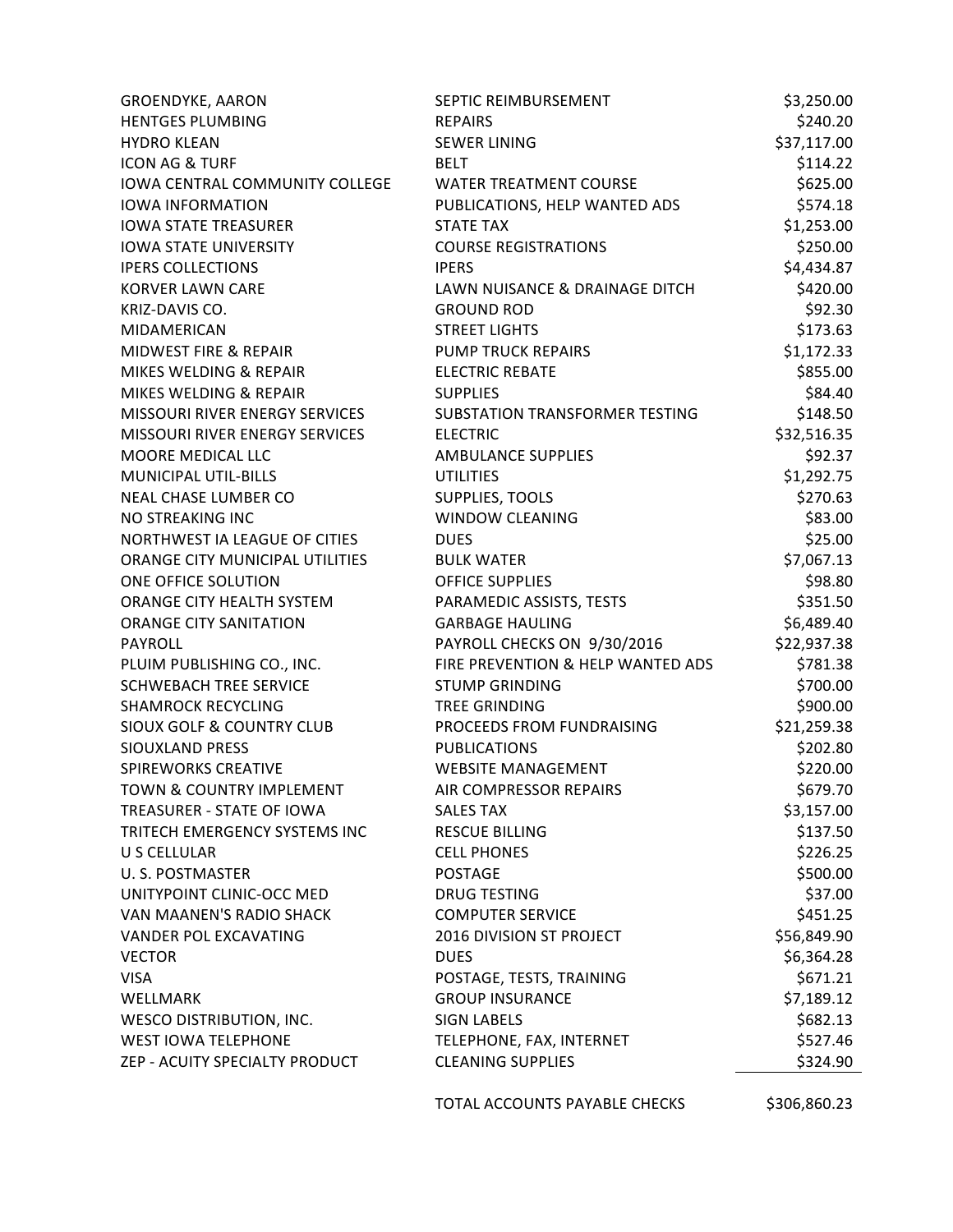**5TH AVENUE STREET PROJECT:** The Council discussed the street assessment meeting that will be held October 25, 2016 at 6:00 at the Community Building.

Motion by Zenor and second by Bengard to set the interest rate for the street assessment to 4%. Ayes 5

**RESOLUTION 16-55 "RESOLUTION OF NECESSITY (PROPOSED)"** was introduced and moved for adoption by Council Member Zenor. Vande Griend seconded the motion to adopt.

On roll call vote: Ayes: Bengard, Kleinhesselink, Jorgensen, Vande Griend, Zenor Nays: None

Whereupon the Mayor declared the Resolution duly adopted

**AG PARTNERS:** The Mayor opened the public hearing for the relocation of an anhydrous ammonia tank at 6:12 PM. No oral or written comments were received. The public hearing was closed at 6:15 P.M.

**RESOLUTION 16-56 "A RESOLUTION APPROVING THE RELOCATION OF ANHYDROUS AMMONIA TANKS"** was introduced and moved for adoption by Council Member Vande Griend. Kleinhesselink seconded the motion to adopt.

On roll call vote: Ayes: Bengard, Kleinhesselink, Jorgensen, Vande Griend, Zenor Nays: None

Whereupon the Mayor declared the Resolution duly adopted

## **TREE TRIMMING:**

**RESOLUTION 16-57 "A RESOLUTION OF THE CITY COUNCIL OF THE CITY OF ALTON, IOWA TO REQUEST THE ASSISTANCE OF THE STAFF OF THE NORTHWEST IOWA**  PLANNING AND DEVELOPMENT COMMISSION" was introduced and moved for adoption by Council Member Kleinhesselink. Bengard seconded the motion to adopt.

On roll call vote: Ayes: Bengard, Kleinhesselink, Jorgensen, Vande Griend, Zenor Nays: None

Whereupon the Mayor declared the Resolution duly adopted

## **PERSONNEL:**

**RESOLUTION 15-54 "APPROVING THE HIRING OF A PUBLIC WORKS SUPERINTENDENT AND GRADE 1 EMPLOYEES AND APPROVING WAGES FOR SAID POSITIONS"** was introduced and moved for adoption by Council Member Bengard. Jorgensen seconded the motion to adopt.

On roll call vote: Ayes: Bengard, Kleinhesselink, Jorgensen, Vande Griend, Zenor Nays: None

Whereupon the Mayor declared the Resolution duly adopted